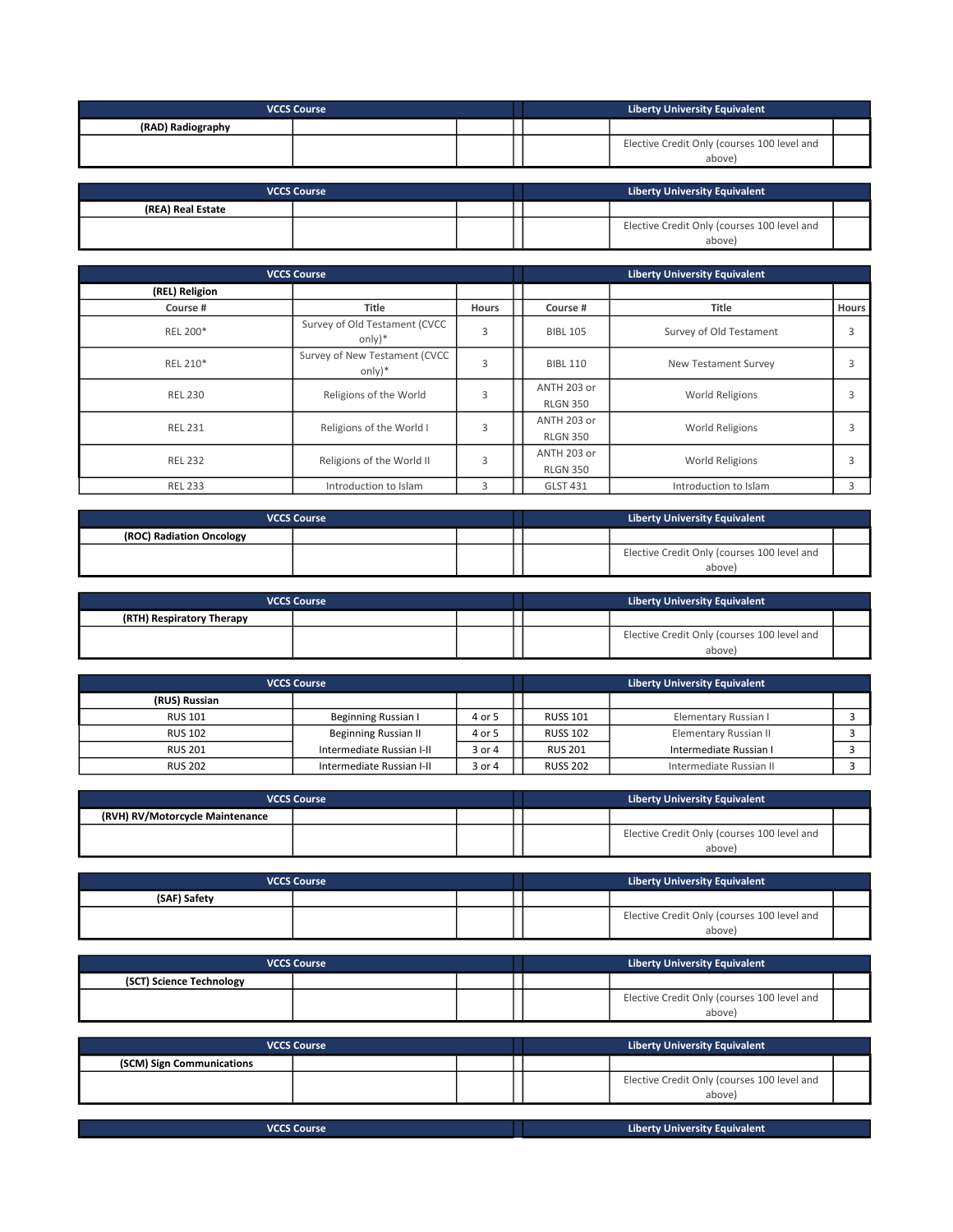| (SSC) Social Science |                                           |              |                 |                                |              |
|----------------------|-------------------------------------------|--------------|-----------------|--------------------------------|--------------|
| Course #             | <b>Title</b>                              | <b>Hours</b> | Course #        | Title                          | <b>Hours</b> |
| SSC 101              | Contemporary Social Problems I            |              | <b>SOCI 201</b> | Social Problems                |              |
| <b>SSC 102</b>       | Contemporary Social Problems II           | 3            | <b>SOCI 201</b> | Social Problems                |              |
| SSC 115              | Introduction to Global Affairs            |              | SOCI 2XX        | Sociology Elective-Lower Level |              |
| SSC 107              | Problems of People in the Modern<br>World |              | <b>SOCI 201</b> | Social Problems                |              |

|                 | <b>VCCS Course</b>                              |              |                 | <b>Liberty University Equivalent</b> |              |
|-----------------|-------------------------------------------------|--------------|-----------------|--------------------------------------|--------------|
| (SOC) Sociology |                                                 |              |                 |                                      |              |
| Course #        | Title                                           | <b>Hours</b> | Course #        | Title                                | <b>Hours</b> |
| SOC 200         | Principles of Sociology                         | 3            | <b>SOCI 200</b> | Introduction to Sociology            | 3            |
| SOC 201         | Introduction to Sociology                       | 3            | <b>SOCI 200</b> | Introduction to Sociology            | 3            |
| SOC 202         | Introduction to SociologyII                     | 3            | <b>SOCI 200</b> | Introduction to Sociology            | 3            |
| SOC 210         | Survey of Physical and Cultural<br>Anthropology | 3            | <b>GLST 290</b> | <b>Cultural Anthropology</b>         |              |
| SOC 211+212     | Principles of Anthropology I/II                 | 3-Mar        | <b>GLST 290</b> | Cultural Anthropology                | 6            |
| SOC 215         | Sociology of the Family                         | 3            | SOCI 2XX        | Sociology Elective-Lower Level       | 3            |
| SOC 218         | Family Violence                                 | 3            | SOCI 2XX        | Sociology Elective-Lower Level       | 3            |
| SOC 226         | Human Sexuality                                 | 3            | PSYC 2XX        | Psychology Elective-Lower Level      | 3            |
| SOC 236         | Criminology                                     | 3            | <b>CJUS 340</b> | Criminology                          | 3            |
| SOC 246         | Death & Society                                 | 3            | PSYC 2XX        | Psychology Elective-Lower Level      | 3            |
| SOC 265         | Social Psychology                               | 3            | <b>PSYC 312</b> | Social Psychology                    | 3            |
| SOC 268         | Social Problems                                 | 3            | <b>SOCI 201</b> | Social Problems                      | 3            |
| <b>SOC 270</b>  | Methods of Social Research                      | 3            | SOCI 2XX        | Sociology Elective-Lower Level       | 3            |

|                 | <b>VCCS Course</b>                                                               |                |                 | <b>Liberty University Equivalent</b> |                |
|-----------------|----------------------------------------------------------------------------------|----------------|-----------------|--------------------------------------|----------------|
| (SPA) Spanish   |                                                                                  |                |                 |                                      |                |
| Course #        | Title                                                                            | <b>Hours</b>   | Course #        | Title                                | Hours          |
| SPA 101         | Beginning Spanish I                                                              | varies         | <b>SPAN 101</b> | Elementary Spanish I                 | varies         |
| <b>SPA 102</b>  | <b>Beginning Spanish II</b>                                                      | varies         | <b>SPAN 102</b> | <b>Elementary Spanish II</b>         | varies         |
| <b>SPA 105</b>  | Beginning Spanish IA                                                             | $\overline{2}$ | <b>SPAN 101</b> | Elementary Spanish I                 | $\overline{2}$ |
| SPA 106         | Beginning Spanish IB                                                             | $\overline{2}$ | <b>SPAN 101</b> | Elementary Spanish I                 | $\overline{2}$ |
| SPA 107         | Beginning Spanish IIa                                                            | $\overline{2}$ | <b>SPAN 102</b> | <b>Elementary Spanish II</b>         | $\overline{2}$ |
| <b>SPA 108</b>  | <b>Beginning Spanish IIb</b>                                                     | $\overline{2}$ | <b>SPAN 102</b> | <b>Elementary Spanish II</b>         | $\overline{2}$ |
| <b>SPA 201</b>  | Intermediate Spanish I                                                           | varies         | <b>SPAN 201</b> | Intermediate Spanish I               | varies         |
| <b>SPA 202</b>  | Intermediate Spanish II                                                          | varies         | <b>SPAN 202</b> | Intermediate Spanish II              | varies         |
| <b>SPA 203</b>  | Intermediate Spanish I                                                           | varies         | <b>SPAN 201</b> | Intermediate Spanish I               | varies         |
| <b>SPA 204</b>  | Intermediate Spanish II                                                          | varies         | <b>SPAN 202</b> | Intermediate Spanish II              | varies         |
| SPA 211+SPA 241 | Intermediate Spanish<br>Conversation I + Intermediate<br>Spanish Composition I   | $3-4, 3$       | <b>SPAN 201</b> | Intermediate Spanish I               | 7-Jun          |
| SPA 212+SPA 242 | Intermediate Spanish<br>Conversation II + Intermediate<br>Spanish Composition II | $3-4, 3$       | <b>SPAN 202</b> | Intermediate Spanish II              | 7-Jun          |
| <b>SPA 233</b>  | Introduction to Spanish<br>Civilization & Literature I                           | 4-Mar          | SPAN 2XX        | Spanish Elective-Lower Level         | 4-Mar          |
| <b>SPA 234</b>  | Introduction to Spanish<br>Civilization & Literature II                          | 4-Mar          | SPAN 2XX        | Spanish Elective-Lower Level         | 4-Mar          |
| <b>SPA 271</b>  | Intro to Latin American Civ.<br>Literature I                                     | 3              | SPAN 2XX        | Spanish Elective-Lower Level         | 3              |
| <b>SPA 272</b>  | Intro to Latin American Civ.<br>Literature II                                    | 3              | SPAN 2XX        | Spanish Elective-Lower Level         | 3              |

| <b>VCCS Course</b>               |  | <b>Liberty University Equivalent</b> |                                                       |  |
|----------------------------------|--|--------------------------------------|-------------------------------------------------------|--|
| (SLP) Speech& Language Pathology |  |                                      |                                                       |  |
|                                  |  |                                      | Elective Credit Only (courses 100 level and<br>above) |  |

| <b>VCCS Course</b>     |                               |              |                 | Liberty University Equivalent |              |
|------------------------|-------------------------------|--------------|-----------------|-------------------------------|--------------|
| (SPD) Speech and Drama |                               |              |                 |                               |              |
| Course #               | Title                         | <b>Hours</b> | Course #        | <b>Title</b>                  | <b>Hours</b> |
| SPD 100                | Principles of Public Speaking |              | <b>COMS 101</b> | Speech Communication          |              |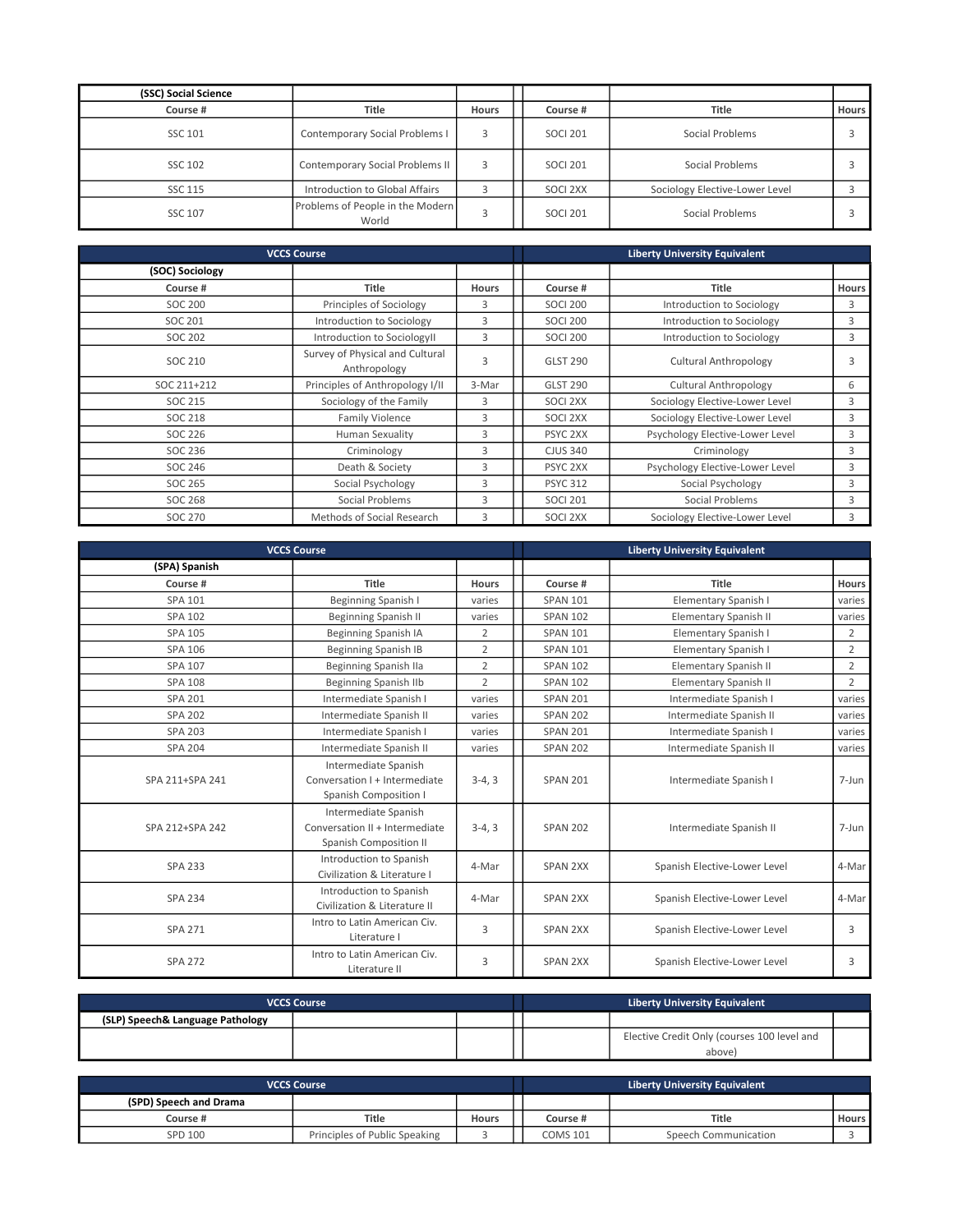| SPD 105        | <b>Oral Communication</b>                      | 3      | <b>COMS 101</b> | Speech Communication             | 3      |
|----------------|------------------------------------------------|--------|-----------------|----------------------------------|--------|
| SPD 110        | Intro. to Speech Communication                 | varies | <b>COMS 101</b> | Speech Communication             | varies |
| SPD 111        | Voice and Dictation                            | 3      | <b>THEA 241</b> | Voice for Stage I                | 3      |
| SPD 115        | <b>Small Group Communication</b>               | 3      | SCOM 330        | <b>Small Group Communication</b> | 3      |
| SPD 126        | Interpersonal Communication                    | 3      | <b>SCOM 325</b> | Interpersonal Communication      | 3      |
| SPD 131        | Acting I                                       | 3      | <b>THEA 102</b> | <b>Acting for Non-Majors</b>     | 3      |
| <b>SPD 132</b> | Acting II                                      | 3      | <b>THEA 102</b> | <b>Acting for Non-Majors</b>     | 3      |
| <b>SPD 137</b> | Oral Interpretation                            | 3      | <b>SCOM 315</b> | Oral Interpretation              | 3      |
| SPD 141        | Theatre Appreciation I                         | 3      | <b>THEA 101</b> | <b>Theatre Appreciation</b>      | 3      |
| <b>SPD 142</b> | <b>Theatre Appreciation II</b>                 | 3      | <b>THEA 101</b> | <b>Theatre Appreciation</b>      | 3      |
| <b>SPD 227</b> | Industrial and Organizational<br>Communication | 3      | <b>SCOM 360</b> | Leadership Through Communication | 3      |
| <b>SPD 228</b> | Persuasion                                     | 3      | <b>SCOM 345</b> | Persuasion                       | 3      |
| <b>SPD 231</b> | History of Theatre I                           | 3      | <b>THEA 211</b> | Foundation of Theatre History I  | 3      |
| <b>SPD 232</b> | History of Theatre II                          | 3      | <b>THEA 212</b> | Foundation of Theatre History II | 3      |
| <b>SPD 233</b> | Rehearsal and Performance I                    | varies | <b>THEA 200</b> | Play Production I                | varies |
| <b>SPD 234</b> | Rehearsal and Performance II                   | varies | <b>THEA 300</b> | Play Production II               | varies |
| SPD 240+245    | Basic Set Design & Lighting                    | 6      | <b>THEA 380</b> | Lighting & Scene Design          | 6      |
| SPD 241        | Introduction to Directing I                    | 3      | <b>THEA 320</b> | Directing                        | 3      |
| <b>SPD 242</b> | Introduction to Directing II                   | 3      | <b>THEA 320</b> | Directing                        | 3      |
| <b>SPD 245</b> | <b>Basic Lighting</b>                          | 3      | THEA 2XX        | Theatre Elective-Lower Level     | 3      |
| <b>SPD 250</b> | The Art of the Film                            | 3      | <b>HUMN 301</b> | Film as Art                      | 3      |
| <b>SPD 252</b> | Costume and Make-up                            | 3      | <b>THEA 360</b> | Costume & Makeup Design          | 3      |
| <b>SPD 253</b> | Production of Stage Management                 | 3      | <b>THEA 411</b> | Stage & Theatre Management       | 3      |
| SPD 266        | Outdoor Drama                                  | varies | <b>THEA 400</b> | Play Production II               | varies |

| <b>VCCS Course</b>        |                                     |              | Liberty University Equivalent |                                             |              |  |  |
|---------------------------|-------------------------------------|--------------|-------------------------------|---------------------------------------------|--------------|--|--|
| (SDV) Student Development |                                     |              |                               |                                             |              |  |  |
| Course #                  | Title                               | <b>Hours</b> | Course #                      | Title                                       | <b>Hours</b> |  |  |
| <b>SDV 100</b>            | <b>College Success Skills</b>       |              | CLST 1XX                      | College Learn Elective                      |              |  |  |
| <b>SDV 101</b>            | Orientation                         |              | CLST 1XX                      | College Learn Elective                      |              |  |  |
| SDV 110                   | <b>Orientation Teach Profession</b> |              | <b>EDUC 201</b>               | Intro to Education & Classroom Tech (B.Ed.) |              |  |  |
|                           |                                     |              | <b>EDUC 200</b>               | Principles of Education (non B.Ed)          |              |  |  |

| <b>VCCS Course</b>        |  |  | <b>Liberty University Equivalent</b> |                                                      |  |
|---------------------------|--|--|--------------------------------------|------------------------------------------------------|--|
| (SUR) Surgical Technology |  |  |                                      |                                                      |  |
|                           |  |  |                                      | Elective Credit Only (courses 100 level and<br>above |  |

| <b>VCCS Course</b> |  |  | <b>Liberty University Equivalent</b> |                                                       |  |
|--------------------|--|--|--------------------------------------|-------------------------------------------------------|--|
| (TAG) Tagalog      |  |  |                                      |                                                       |  |
|                    |  |  |                                      | Elective Credit Only (courses 100 level and<br>above) |  |

| <b>VCCS Course</b>                  |  | <b>Liberty University Equivalent</b> |                                                       |  |
|-------------------------------------|--|--------------------------------------|-------------------------------------------------------|--|
| (TEL) Telecommunications Management |  |                                      |                                                       |  |
|                                     |  |                                      | Elective Credit Only (courses 100 level and<br>above) |  |

|                          | <b>VCCS Course</b> |  | <b>Liberty University Equivalent</b>                 |  |
|--------------------------|--------------------|--|------------------------------------------------------|--|
| (TEX) Textile Management |                    |  |                                                      |  |
|                          |                    |  | Elective Credit Only (courses 100 level and<br>above |  |

| <b>VCCS Course</b>       |  | <b>Liberty University Equivalent</b> |                                                       |  |
|--------------------------|--|--------------------------------------|-------------------------------------------------------|--|
| (TRV) Travel and Tourism |  |                                      |                                                       |  |
|                          |  |                                      | Elective Credit Only (courses 100 level and<br>above) |  |

| VCCS Course    |  | Liberty University Equivalent |  |  |  |
|----------------|--|-------------------------------|--|--|--|
| (TRK) Trucking |  |                               |  |  |  |